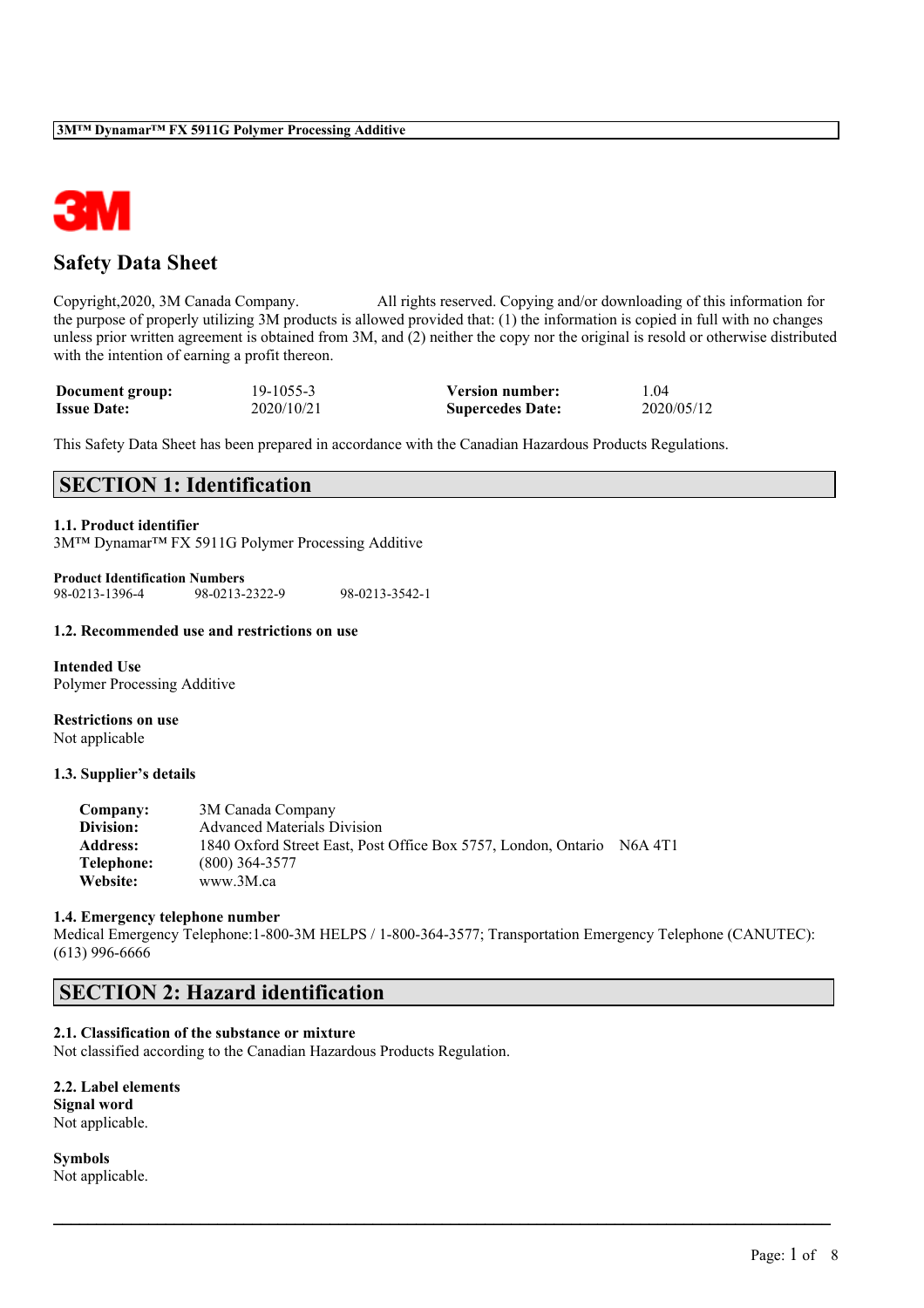## **Pictograms**

Not applicable.

### **2.3. Other hazards**

May cause thermal burns. vapours liberated during processing may be hazardous if inhaled. Eye, nose, throat and lung irritation can occur from such vapours.

## **SECTION 3: Composition/information on ingredients**

This material is a mixture.

| Ingredient                 | 'C.A.S. No. | $\%$ by Wt | Common Name                                                                                                      |
|----------------------------|-------------|------------|------------------------------------------------------------------------------------------------------------------|
| <b>HFP/VDF/TFE Polymer</b> | 125190-89-0 | 100        | $1$ -Propene, $1, 1, 2, 3, 3$ -hexafluoro-,<br>polymer with 1,1-difluoroethene and<br><i>l</i> tetrafluoroethene |

## **SECTION 4: First aid measures**

### **4.1. Description of first aid measures**

#### **Inhalation:**

Remove person to fresh air. If you feel unwell, get medical attention.

#### **Skin Contact:**

Immediately flush skin with large amounts of cold water for at least 15 minutes. DO NOT ATTEMPT TO REMOVE MOLTEN MATERIAL. Cover affected area with a clean dressing. Get immediate medical attention.

## **Eye Contact:**

Immediately flush eyes with large amounts of water for at least 15 minutes. DO NOT ATTEMPT TO REMOVE MOLTEN MATERIAL. Get immediate medical attention.

## **If Swallowed:**

Rinse mouth. If you feel unwell, get medical attention.

## **4.2. Most important symptoms and effects, both acute and delayed**

See Section 11.1. Information on toxicological effects.

## **4.3. Indication of any immediate medical attention and special treatment required**

Not applicable

## **SECTION 5: Fire-fighting measures**

## **5.1. Suitable extinguishing media**

In case of fire: Use a fire fighting agent suitable for ordinary combustible material such as water or foam to extinguish.

#### **5.2. Special hazards arising from the substance or mixture**

Exposure to extreme heat can give rise to thermal decomposition.

## **5.3. Special protective actions for fire-fighters**

When fire fighting conditions are severe and total thermal decomposition of the product is possible, wear full protective clothing, including helmet, self-contained, positive pressure or pressure demand breathing apparatus, bunker coat and pants, bands around arms, waist and legs, face mask, and protective covering for exposed areas of the head.

 $\mathcal{L}_\mathcal{L} = \mathcal{L}_\mathcal{L} = \mathcal{L}_\mathcal{L} = \mathcal{L}_\mathcal{L} = \mathcal{L}_\mathcal{L} = \mathcal{L}_\mathcal{L} = \mathcal{L}_\mathcal{L} = \mathcal{L}_\mathcal{L} = \mathcal{L}_\mathcal{L} = \mathcal{L}_\mathcal{L} = \mathcal{L}_\mathcal{L} = \mathcal{L}_\mathcal{L} = \mathcal{L}_\mathcal{L} = \mathcal{L}_\mathcal{L} = \mathcal{L}_\mathcal{L} = \mathcal{L}_\mathcal{L} = \mathcal{L}_\mathcal{L}$ 

## **SECTION 6: Accidental release measures**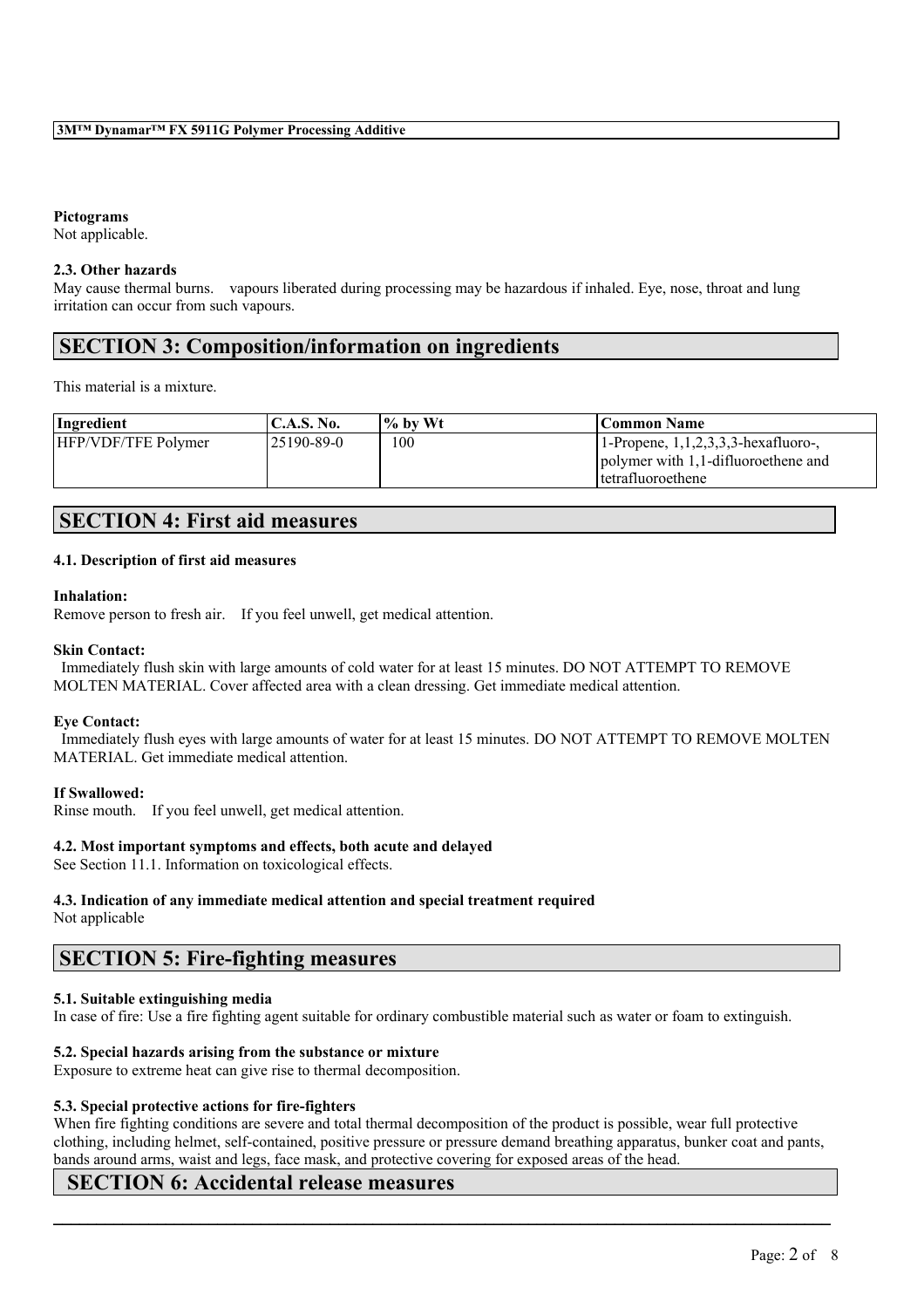### **6.1. Personal precautions, protective equipment and emergency procedures**

Evacuate area. Ventilate the area with fresh air. Refer to other sections of this SDS for information regarding physical and health hazards, respiratory protection, ventilation, and personal protective equipment.

#### **6.2. Environmental precautions**

Avoid release to the environment.

### **6.3. Methods and material for containment and cleaning up**

Collect as much of the spilled material as possible. Use wet sweeping compound or water to avoid dusting. Sweep up. Place in a closed container approved for transportation by appropriate authorities. Clean up residue. Seal the container. Dispose of collected material as soon as possible in accordance with applicable local/regional/national/international regulations.

## **SECTION 7: Handling and storage**

### **7.1. Precautions for safe handling**

Do not breathe thermal decomposition products. Avoid skin contact with hot material. For industrial or professional use only. Not for consumer sale or use. Store work clothes separately from other clothing, food and tobacco products. Do not breathe dust/fume/gas/mist/vapours/spray. Do not eat, drink or smoke when using this product. Wash thoroughly after handling. No smoking: Smoking while using this product can result in contamination of the tobacco and/or smoke and lead to the formation of hazardous decomposition products.

### **7.2. Conditions for safe storage including any incompatibilities**

Store away from heat.

## **SECTION 8: Exposure controls/personal protection**

#### **8.1. Control parameters**

#### **Occupational exposure limits**

No occupational exposure limit values exist for any of the components listed in Section 3 of this SDS.

#### **8.2. Exposure controls**

#### **8.2.1. Engineering controls**

For those situations where the material might be exposed to extreme overheating due to misuse or equipment failure, use with appropriate local exhaust ventilation sufficient to maintain levels of thermal decomposition products below their exposure guidelines. Local exhaust required above 400 C.

## **8.2.2. Personal protective equipment (PPE)**

#### **Eye/face protection**

Select and use eye/face protection to prevent contact based on the results of an exposure assessment. The following eye/face protection(s) are recommended: Full Face Shield Indirect Vented Goggles

## **Skin/hand protection**

Select and use gloves and/or protective clothing approved to relevant local standards to prevent skin contact based on the results of an exposure assessment. Selection should be based on use factors such as exposure levels, concentration of the substance or mixture, frequency and duration, physical challenges such as temperature extremes, and other use conditions. Consult with your glove and/or protective clothing manufacturer for selection of appropriate compatible gloves/protective clothing.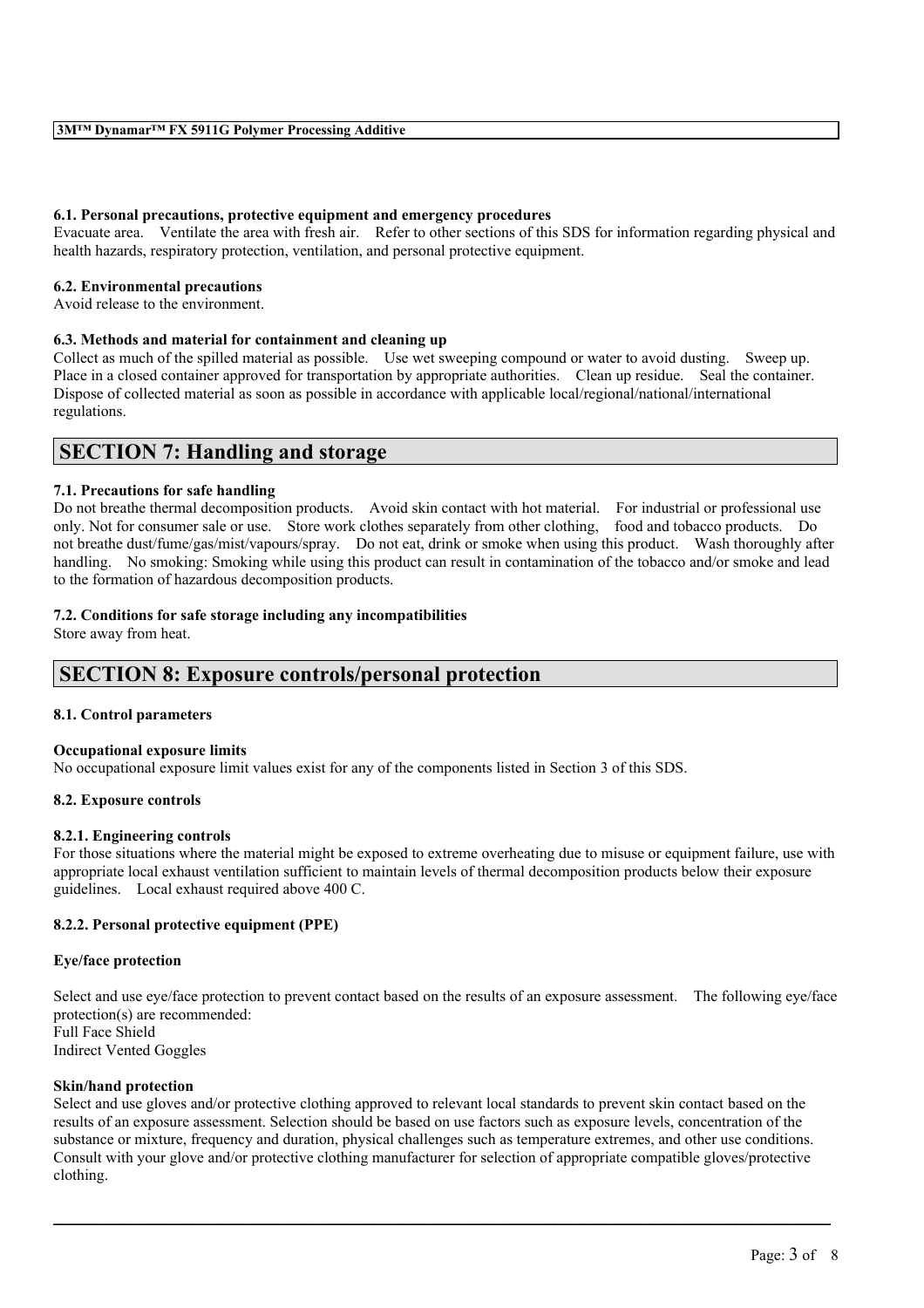#### **3M™ Dynamar™ FX 5911G Polymer Processing Additive**

Gloves made from the following material(s) are recommended: Nitrile Rubber

If this product is used in a manner that presents a higher potential for exposure (eg. spraying, high splash potential etc.), then use of protective coveralls may be necessary. Select and use body protection to prevent contact based on the results of an exposure assessment. The following protective clothing material(s) are recommended: Apron – Nitrile

### **Respiratory protection**

An exposure assessment may be needed to decide if a respirator is required. If a respirator is needed, use respirators as part of a full respiratory protection program. Based on the results of the exposure assessment, select from the following respirator type(s) to reduce inhalation exposure:

During heating:

Use a positive pressure supplied-air respirator if there is a potential for over exposure from an uncontrolled release, exposure levels are not known, or under any other circumstances where air-purifying respirators may not provide adequate protection.

Half facepiece or full facepiece air-purifying respirator suitable for organic vapours and particulates

For questions about suitability for a specific application, consult with your respirator manufacturer.

#### **Thermal hazards**

Wear heat insulating gloves when handling hot material to prevent thermal burns.

## **SECTION 9: Physical and chemical properties**

### **9.1. Information on basic physical and chemical properties**

| <b>Physical state</b>                                                             | Solid                              |
|-----------------------------------------------------------------------------------|------------------------------------|
| <b>Specific Physical Form:</b>                                                    | Powder                             |
|                                                                                   |                                    |
| Colour                                                                            | Off-White, White                   |
| Odour                                                                             | Odourless                          |
| <b>Odour threshold</b>                                                            | No Data Available                  |
| pН                                                                                | Not Applicable                     |
| <b>Melting point/Freezing point</b>                                               | $110 - 126$ °C                     |
| <b>Boiling point</b>                                                              | Not Applicable                     |
| <b>Flash Point</b>                                                                | No flash point                     |
| <b>Evaporation rate</b>                                                           | Not Applicable                     |
| Flammability (solid, gas)                                                         | Not Classified                     |
| <b>Flammable Limits(LEL)</b>                                                      | Not Applicable                     |
| <b>Flammable Limits(UEL)</b>                                                      | Not Applicable                     |
| <b>Vapour Pressure</b>                                                            | Not Applicable                     |
| <b>Viscosity/Kinematic Viscosity</b><br><b>Viscosity/Kinematic</b> Not Applicable |                                    |
| <b>Viscosity</b>                                                                  |                                    |
| <b>Density</b>                                                                    | $1.9 - 1.96$ g/cm3                 |
| <b>Relative density</b>                                                           | $1.9 - 1.96$<br>$[RefStd:WATER=1]$ |
| <b>Water solubility</b>                                                           | Negligible                         |
| Solubility- non-water                                                             | No Data Available                  |
| Partition coefficient: n-octanol/water                                            | No Data Available                  |
| <b>Autoignition temperature</b>                                                   | 458 °C                             |
| <b>Decomposition temperature</b>                                                  | No Data Available                  |
| <b>Viscosity/Kinematic Viscosity</b>                                              | Not Applicable                     |
| <b>Volatile Organic Compounds</b>                                                 | $0\%$                              |
| <b>Percent volatile</b>                                                           | $0\%$                              |
| <b>VOC Less H2O &amp; Exempt Solvents</b>                                         | $0\ \%$                            |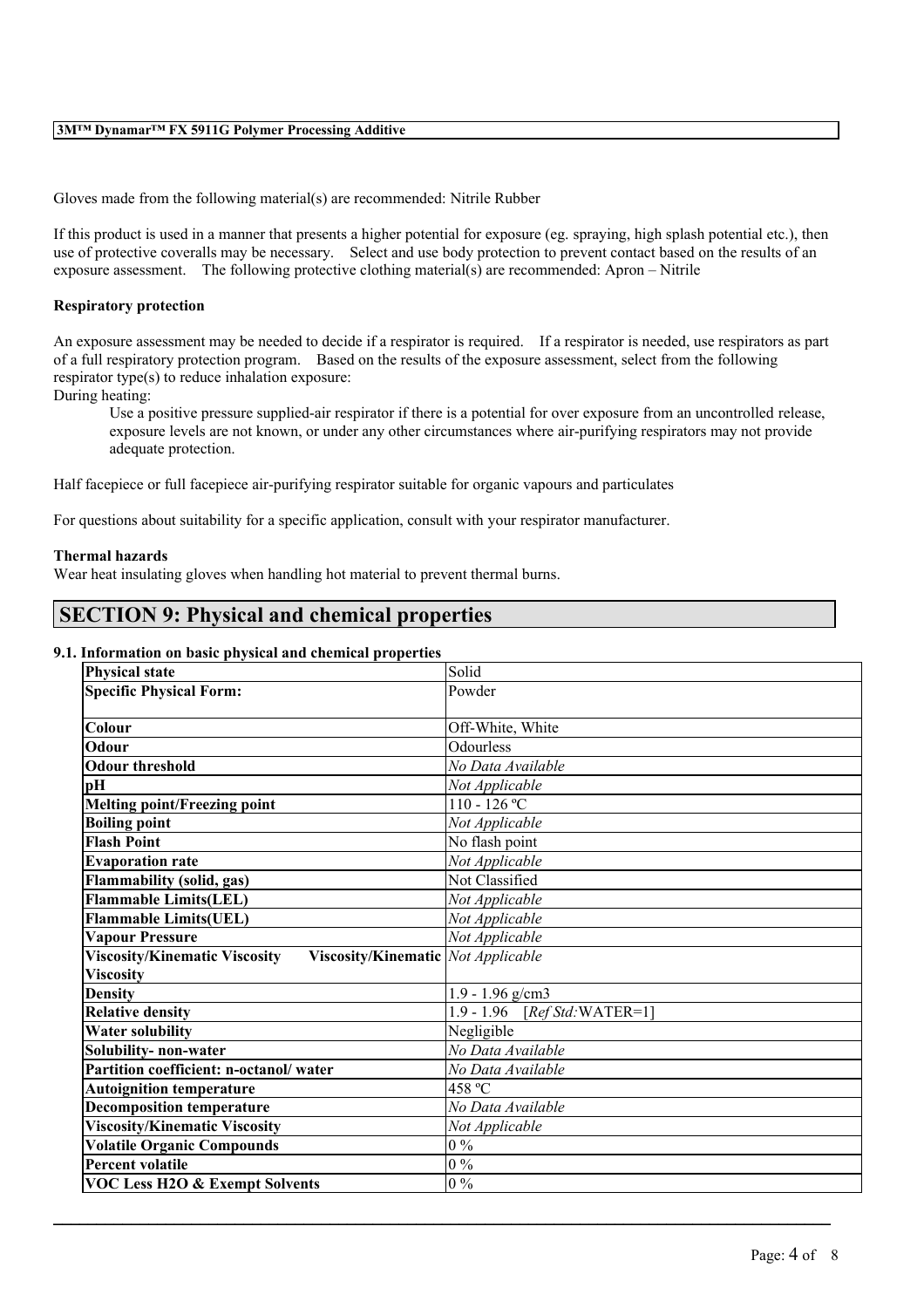**Molecular weight** *No Data Available*

## **Nanoparticles**

This material does not contain nanoparticles.

# **SECTION 10: Stability and reactivity**

## **10.1. Reactivity**

This material may be reactive with certain agents under certain conditions - see the remaining headings in this section.

## **10.2. Chemical stability**

Stable.

## **10.3. Possibility of hazardous reactions**

Hazardous polymerization will not occur.

## **10.4. Conditions to avoid**

None known.

## **10.5. Incompatible materials**

Al or Mg powder and high/shear temperature conditions

## **10.6. Hazardous decomposition products**

| Substance                     | Condition                                   |  |
|-------------------------------|---------------------------------------------|--|
| Carbonyl Fluoride             | At Elevated Temperatures - $>300^{\circ}$ C |  |
| Carbon monoxide               | At Elevated Temperatures - $>300^{\circ}$ C |  |
| Carbon dioxide                | At Elevated Temperatures - $>300^{\circ}$ C |  |
| Hydrogen Fluoride             | At Elevated Temperatures - $>300^{\circ}$ C |  |
| Perfluoroisobutylene (PFIB)   | At Elevated Temperatures - $>300^{\circ}$ C |  |
| Toxic Vapor, Gas, Particulate | At Elevated Temperatures - $>300^{\circ}$ C |  |

If the product is exposed to extreme condition of heat from misuse or equipment failure, toxic decomposition products that include hydrogen fluoride and perfluoroisobutylene can occur.

## **SECTION 11: Toxicological information**

The information below may not be consistent with the material classification in Section 2 if specific ingredient **classifications are mandated by a competent authority. In addition, toxicological data on ingredients may not be** reflected in the material classification and/or the signs and symptoms of exposure, because an ingredient may be present below the threshold for labeling, an ingredient may not be available for exposure, or the data may not be **relevant to the material as a whole.**

**11.1. Information on Toxicological effects**

**Signs and Symptoms of Exposure**

#### Based on test data and/or information on the components, this material may produce the following health effects:

## **Inhalation:**

Respiratory Tract Irritation: Signs/symptoms may include cough, sneezing, nasal discharge, headache, hoarseness, and nose and throat pain.

 $\mathcal{L}_\mathcal{L} = \mathcal{L}_\mathcal{L} = \mathcal{L}_\mathcal{L} = \mathcal{L}_\mathcal{L} = \mathcal{L}_\mathcal{L} = \mathcal{L}_\mathcal{L} = \mathcal{L}_\mathcal{L} = \mathcal{L}_\mathcal{L} = \mathcal{L}_\mathcal{L} = \mathcal{L}_\mathcal{L} = \mathcal{L}_\mathcal{L} = \mathcal{L}_\mathcal{L} = \mathcal{L}_\mathcal{L} = \mathcal{L}_\mathcal{L} = \mathcal{L}_\mathcal{L} = \mathcal{L}_\mathcal{L} = \mathcal{L}_\mathcal{L}$ 

During heating:

Polymer Fume Fever: Sign/symptoms may include chest pain or tightness, shortness of breath, cough, malaise, muscle aches, increased heart rate, fever, chills, sweats, nausea and headache.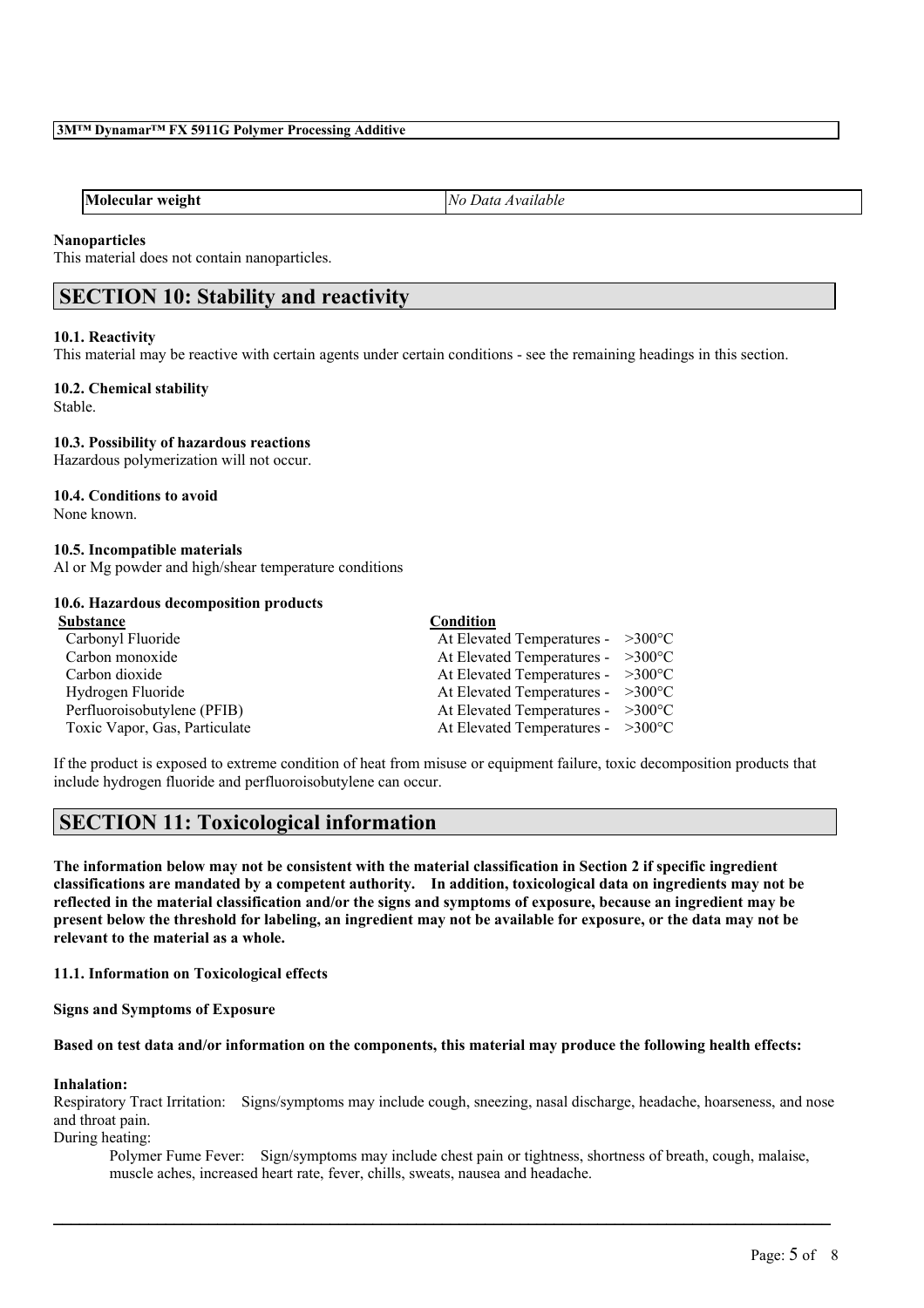## **Skin Contact:**

#### During heating:

Thermal Burns: Signs/symptoms may include intense pain, redness and swelling, and tissue destruction. Mechanical Skin irritation: Signs/symptoms may include abrasion, redness, pain, and itching.

### **Eye Contact:**

During heating:

Thermal Burns: Signs/symptoms may include severe pain, redness and swelling, and tissue destruction. Mechanical eye irritation: Signs/symptoms may include pain, redness, tearing and corneal abrasion.

#### **Ingestion:**

Gastrointestinal Irritation: Signs/symptoms may include abdominal pain, stomach upset, nausea, vomiting and diarrhea.

#### **Toxicological Data**

If a component is disclosed in section 3 but does not appear in a table below, either no data are available for that endpoint or the data are not sufficient for classification.

### **Acute Toxicity**

| Name                | Route     | <b>Species</b> | Value                                             |
|---------------------|-----------|----------------|---------------------------------------------------|
| Overall product     | Ingestion |                | No data available; calculated $ATE > 5,000$ mg/kg |
| HFP/VDF/TFE Polymer | Dermal    |                | LD50 estimated to be $> 5,000$ mg/kg              |
| HFP/VDF/TFE Polymer | Ingestion | Rat            | $LD50 > 5,000$ mg/kg                              |

 $ATE = acute$  toxicity estimate

#### **Skin Corrosion/Irritation**

| Name                             | <b>Species</b> | Value                               |
|----------------------------------|----------------|-------------------------------------|
| HFP/VDF/TFE<br>$\sim$<br>Polymer | Rabbit         | $\sim$<br>No significant irritation |

#### **Serious Eye Damage/Irritation**

| __<br>Name          | <b>Species</b>                    | Value                     |
|---------------------|-----------------------------------|---------------------------|
| HFP/VDF/TFE Polymer | Professio<br>nal<br>judgeme<br>nt | No significant irritation |

### **Skin Sensitization**

| <b>Name</b>                | <b>Species</b>   | <b>WY 3</b><br>Value     |
|----------------------------|------------------|--------------------------|
| /VDF/TFF<br>Polymer<br>HFP | $\sim$<br>Guinea | $\sim$<br>Not classified |
|                            | $p_1g$<br>1 U    |                          |

### **Respiratory Sensitization**

For the component/components, either no data are currently available or the data are not sufficient for classification.

## **Germ Cell Mutagenicity**

For the component/components, either no data are currently available or the data are not sufficient for classification.

#### **Carcinogenicity**

For the component/components, either no data are currently available or the data are not sufficient for classification.

#### **Reproductive Toxicity**

#### **Reproductive and/or Developmental Effects**

For the component/components, either no data are currently available or the data are not sufficient for classification.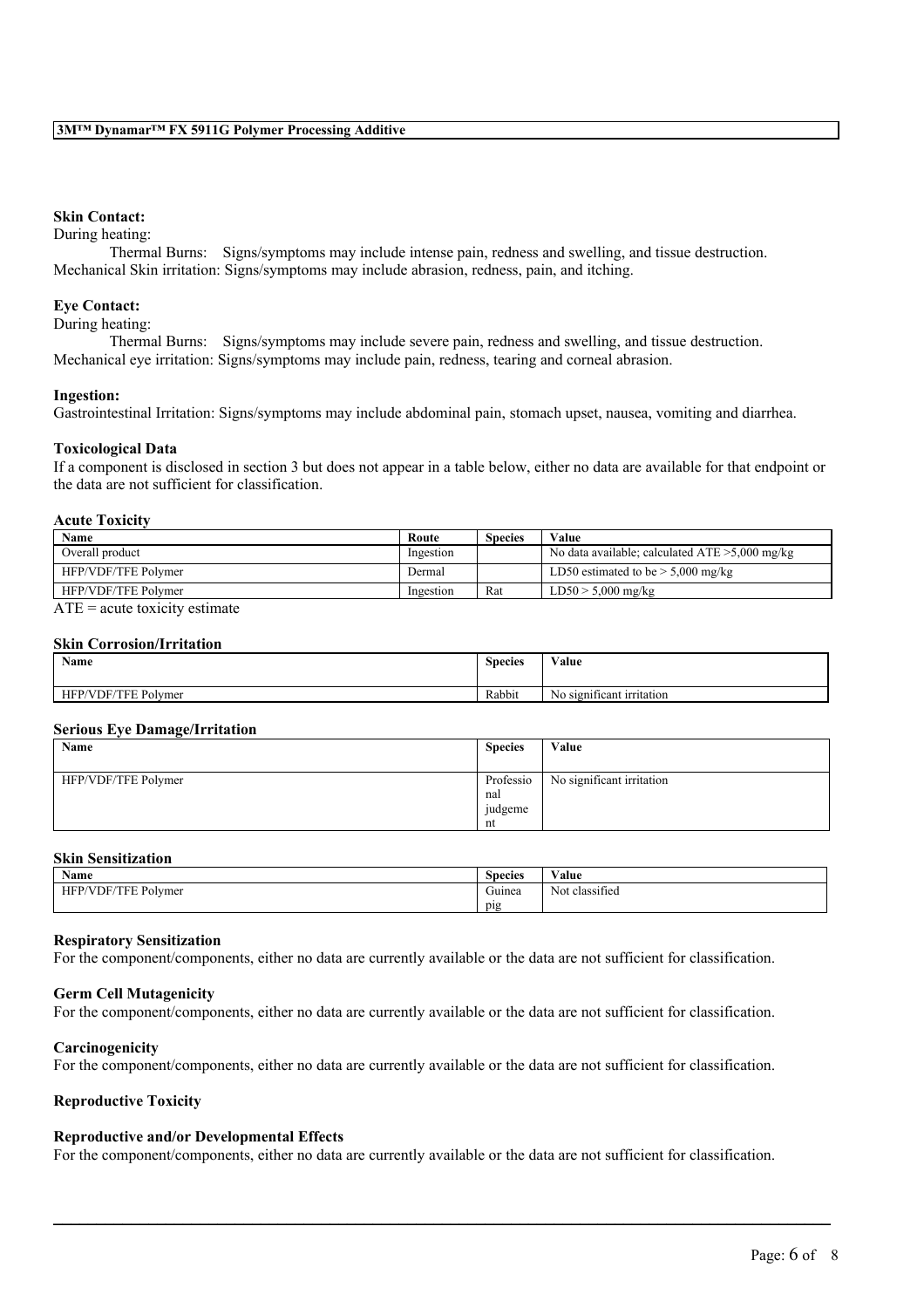## **Target Organ(s)**

### **Specific Target Organ Toxicity - single exposure**

For the component/components, either no data are currently available or the data are not sufficient for classification.

#### **Specific Target Organ Toxicity - repeated exposure**

For the component/components, either no data are currently available or the data are not sufficient for classification.

### **Aspiration Hazard**

For the component/components, either no data are currently available or the data are not sufficient for classification.

### Please contact the address or phone number listed on the first page of the SDS for additional toxicological information **on this material and/or its components.**

## **SECTION 12: Ecological information**

### No data available.

## **SECTION 13: Disposal considerations**

## **13.1. Disposal methods**

Dispose of contents/ container in accordance with the local/regional/national/international regulations.

Prior to disposal, consult all applicable authorities and regulations to insure proper classification. Dispose of waste product in a permitted industrial waste facility. As a disposal alternative, incinerate in a permitted waste incineration facility. Proper destruction may require the use of additional fuel during incineration processes. Combustion products will include HF. Facility must be capable of handling halogenated materials. Combustion products will include halogen acid (HCl/HF/HBr). Facility must be capable of handling halogenated materials. If no other disposal options are available, waste product may be placed in a landfill properly designed for industrial waste.

# **SECTION 14: Transport Information**

For Transport Information, please visit http://3M.com/Transportinfo or call 1-800-364-3577 or 651-737-6501.

# **SECTION 15: Regulatory information**

## **15.1. Safety, health and environmental regulations/legislation specific for the substance or mixture**

#### **Global inventory status**

Contact 3M for more information. The components of this material are in compliance with the provisions of the Korea Chemical Control Act. Certain restrictions may apply. Contact the selling division for additional information. The components of this material are in compliance with the provisions of Australia National Industrial Chemical Notification and Assessment Scheme (NICNAS). Certain restrictions may apply. Contact the selling division for additional information. The components of this material are in compliance with the provisions of Japan Chemical Substance Control Law. Certain restrictions may apply. Contact the selling division for additional information. The components of this material are in compliance with the provisions of Philippines RA 6969 requirements. Certain restrictions may apply. Contact the selling division for additional information. The components of this product are in compliance with the new substance notification requirements of CEPA. This product complies with Measures on Environmental Management of New Chemical Substances. All ingredients are listed on or exempt from on China IECSC inventory. The components of this product are in compliance with the chemical notification requirements of TSCA. All required components of this product are listed on the active portion of the TSCA Inventory.